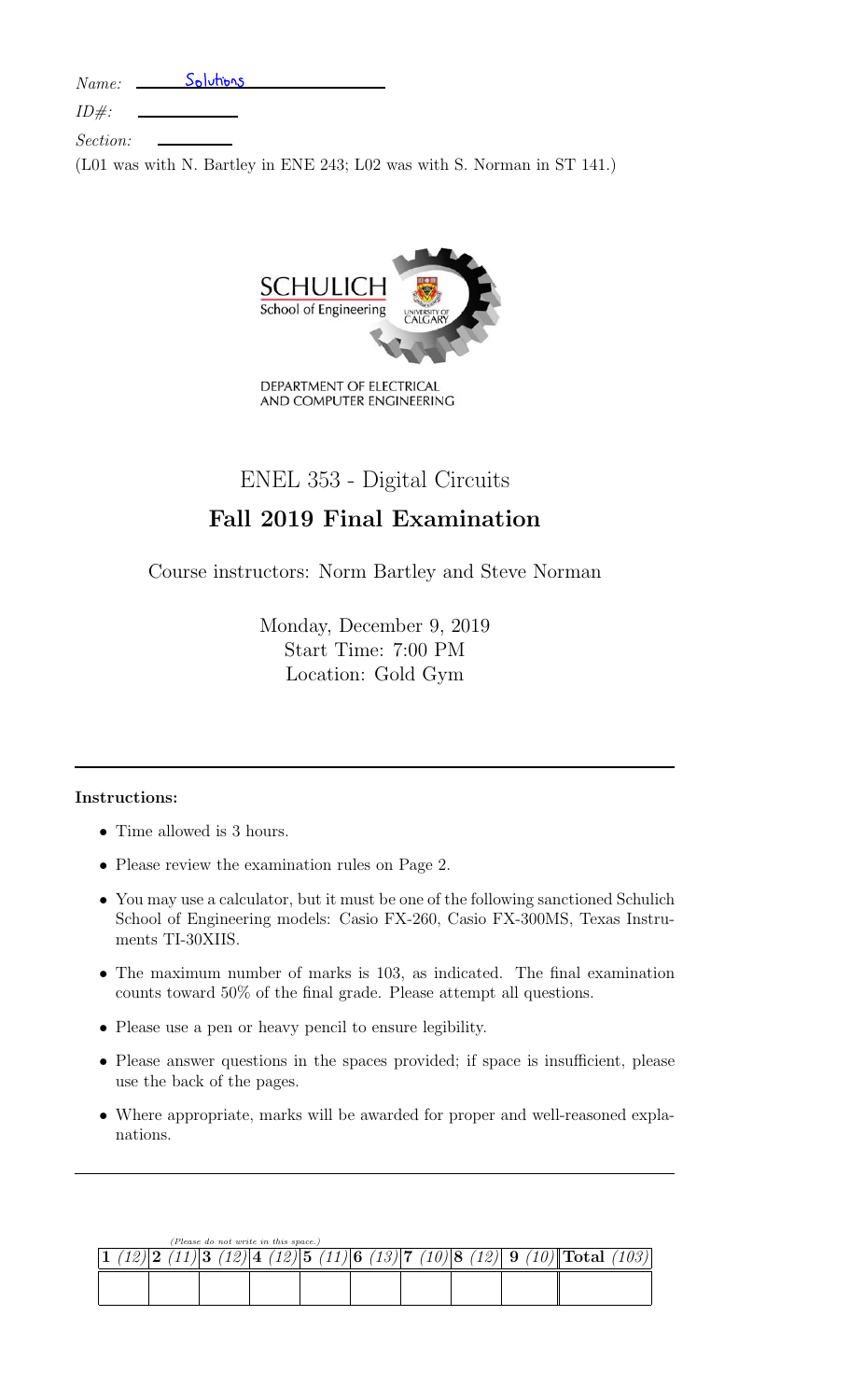## Student Identification

Each candidate must sign the Seating List confirming presence at the examination. All candidates for final examinations are required to place their University of Calgary I.D. cards on their desks for the duration of the examination. (Students writing mid-term tests can also be asked to provide identity proof.) Students without an I.D. card who can produce an acceptable alternative I.D., e.g., one with a printed name and photograph, are allowed to write the examination.

A student without acceptable I.D. will be required to complete an Identification Form. The form indicates that there is no guarantee that the examination paper will be graded if any discrepancies in identification are discovered after verification with the student's file. A student who refuses to produce identification or who refuses to complete and sign the Identification Form is not permitted to write the examination.

## Examination Rules

- (1) Students late in arriving will not normally be admitted after one-half hour of the examination time has passed.
- (2) No candidate will be permitted to leave the examination room until one-half hour has elapsed after the opening of the examination, nor during the last 15 minutes of the examination. All candidates remaining during the last 15 minutes of the examination period must remain at their desks until their papers have been collected by an invigilator.
- (3) All inquiries and requests must be addressed to supervisors only.
- (4) The following is strictly prohibited:
	- (a) speaking to other candidates or communicating with them under any circumstances whatsoever;
	- (b) bringing into the examination room any textbook, notebook or document not authorized by the examiner;
	- (c) making use of calculators, cameras, cell-phones, computers, headsets, pagers, PDA's, or any device not authorized by the examiner;
	- (d) leaving examination papers exposed to view;
	- (e) attempting to read other student's examination papers.

The penalty for violation of these rules is suspension or expulsion or such other penalty as may be determined.

- (5) Candidates are requested to write on both sides of the page, unless the examiner has asked that the left hand page be reserved for rough drafts or calculations.
- (6) Discarded matter is to be struck out and not removed by mutilation of the examination answer book.
- (7) Candidates are cautioned against writing on their examination paper any matter extraneous to the actual answering of the question set.
- (8) The candidate is to write his/her name on each answer book as directed and is to number each book.
- (9) During the examination a candidate must report to a supervisor before leaving the examination room.
- (10) Candidates must stop writing when the signal is given. Answer books must be handed to the supervisor-in-charge promptly. Failure to comply with this regulation will be cause for rejection of an answer paper.
- (11) If during the course of an examination a student becomes ill or receives word of a domestic a✏iction, the student should report at once to the supervisor, hand in the unfinished paper and request that it be cancelled. If physical and/or emotional ill health is the cause, the student must report at once to a physican/counsellor so that subsequent application for a deferred examination is supported by a completed Physician/Counsellor Statement form. Students can consult professionals at University Health Services or Counselling and Student Development Centre during normal working hours or consult their physician/counsellor in the community. Once an examination has been handed in for marking a student cannot request that the examination be cancelled for whatever reason. Such a request will be denied. Retroactive withdrawals will also not be considered.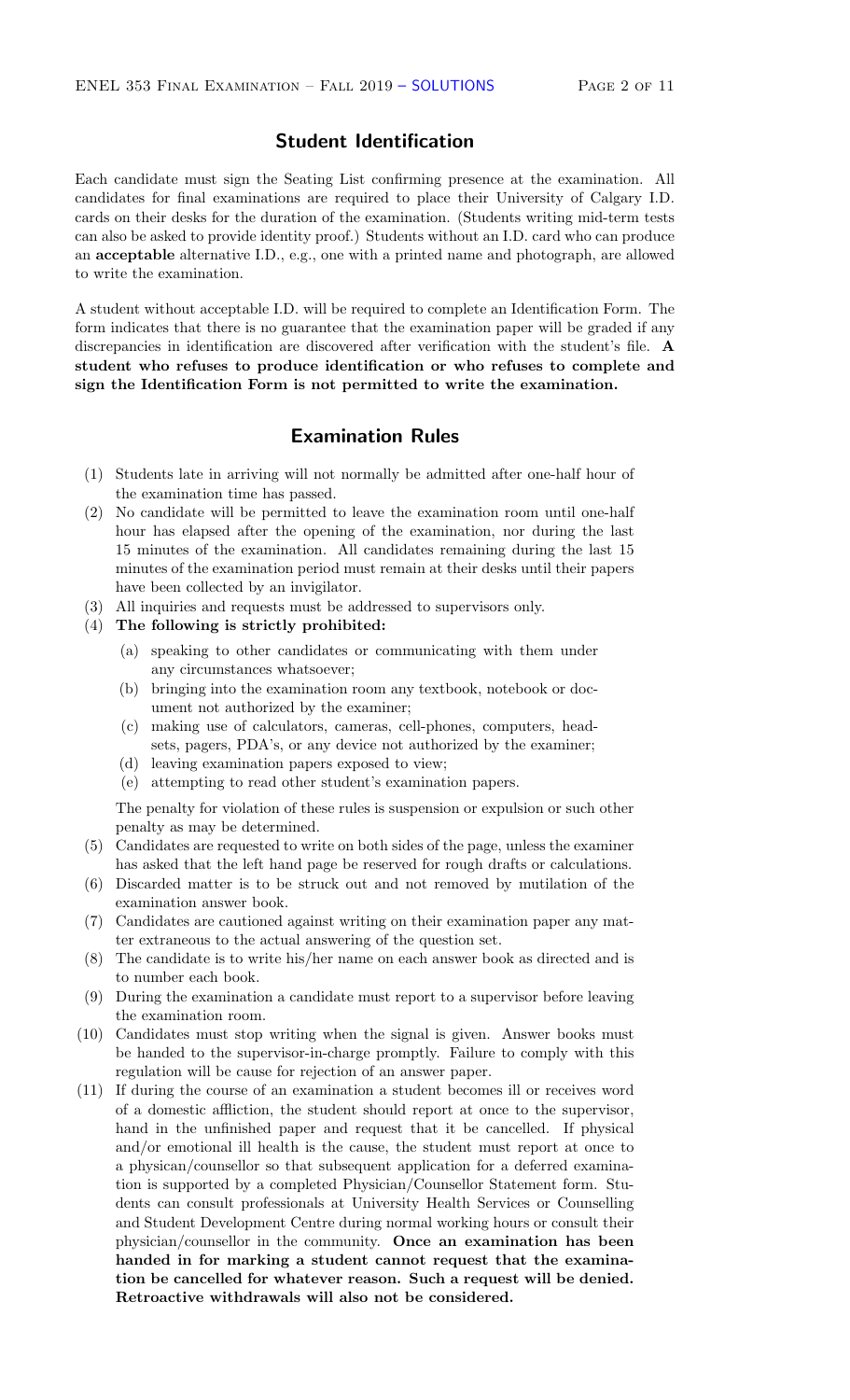- 1. [12 marks total.] *Questions about number representations, arithmetic, and ROM arrays.*
	- (a)  $[2 \text{ marks.}]$  Convert A0 $A_{16}$  to octal representation.  $A0A_{16} = 1010 0000 1010_2 = 101 000 001 010_2 = 5012_8$
	- (b)  $[2 \text{ marks.}]$  Convert  $A0A_{16}$  to decimal representation.  $\mathsf{AOA_{16}} = 10 \times 16^2 + 0 \times 16^1 + 10 \times 16^0 = 2560 + 0 + 10 = 2570_{10}$
	- (c) [3 marks.] In a 8-bit two's-complement system, what decimal number does the bit pattern 10000111 represent?

The number is negative. Its magnitude can be found with two's-complement negation . . .

invert bits of number: 0111 1000 add 1: 0111 1001 The magnitude is  $2^6 + 2^5 + 2^4 + 2^3 + 2^0 = 64 + 32 + 16 + 8 + 1 = 121_{10}$ .

The bit pattern represents the number  $-121_{10}$ .

(d) [1 mark.] Here is a 4-bit binary addition:

| carries: | 1000 |
|----------|------|
| a:       | 1101 |
| b:       | 1100 |
| sum:     | 1001 |

Is there signed overflow in the addition? Give a clear reason for your answer.

Answer: No. Reason: The signs of a, b and sum are all the same. Alternate reason: The carry out of the MSB column matches the carry in to the MSB column.

(e)  $[4 \text{ marks.}]$  The following circuit is made from a  $4 \times 8 \text{ ROM array}$  and six 2:1 multiplexers. Place dots on the ROM array to implement the given truth table.



|  |  |  | A B C D   F G   A B C D   F G                                                                                                                                             |  |  |  |
|--|--|--|---------------------------------------------------------------------------------------------------------------------------------------------------------------------------|--|--|--|
|  |  |  |                                                                                                                                                                           |  |  |  |
|  |  |  |                                                                                                                                                                           |  |  |  |
|  |  |  |                                                                                                                                                                           |  |  |  |
|  |  |  | $\begin{array}{ c cccc cccc } \hline 0&0&0&0&1&0&1&0&0&0&1&0 \\ \hline 0&0&0&1&0&1&1&0&0&1&0&0 \\ 0&0&1&0&1&0&1&0&0&1&0 \\ 0&0&1&1&1&0&1&0&1&1&0&0 \\ \hline \end{array}$ |  |  |  |
|  |  |  |                                                                                                                                                                           |  |  |  |
|  |  |  |                                                                                                                                                                           |  |  |  |
|  |  |  |                                                                                                                                                                           |  |  |  |
|  |  |  | $\begin{array}{ c cccc } \hline 0&1&0&0&0&1&1&1&0&0&0&1\\ \hline 0&1&0&1&0&0&1&1&0&1&1&0\\ 0&1&1&0&0&1&1&1&1&0&0&1\\ 0&1&1&1&1&0&1&1&1&0&0\\ \hline \end{array}$          |  |  |  |
|  |  |  |                                                                                                                                                                           |  |  |  |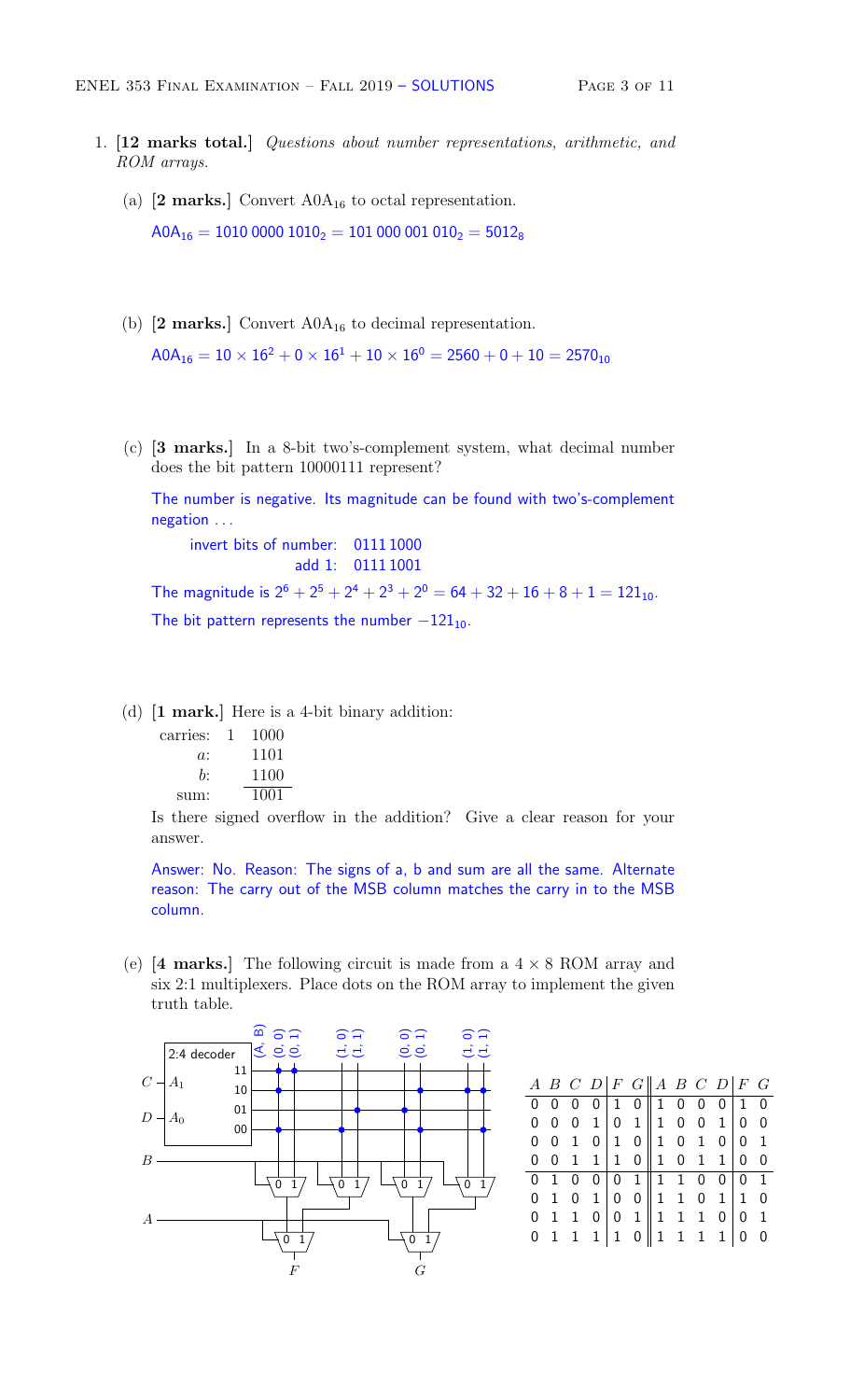### 2. [11 marks total.] *Questions on Boolean algebra.*

(a) [5 marks.] Use algebra and/or bubble-pushing to determine *Y* . Express *Y* appropriately as either an SOP expression or as a constant (0 or 1). Do not use a truth table or K-map. ble-pushing to deterpression or as a contract pression or as a contract  $\frac{a}{\overline{A} + \overline{B}}$ 





- (b) **[6 marks.]** Use algebraic manipulation and the definition of  $A \oplus B$  as  $\overline{A}B + A\overline{B}$  to answer the following questions. Do not use truth tables or K-maps.
	- i. Express  $F = A \oplus B \oplus AB$  in minimal SOP form.

 $F = A \oplus B \oplus A B = (A \hat{B} + \hat{A} B) \oplus A B$  $\frac{1}{2}$  (A $\overline{6}$  +  $\overline{4}$  B)  $\overline{18}$  +  $\overline{(A\overline{6} + \overline{A}B)}$  AB  $\approx$   $( \overline{A} \overline{B} + \overline{A} B ) ( \overline{A} + \overline{B} ) + ( \overline{A} + B ) ( A + \overline{B} ) A B$  $=$   $A\overline{B} + \overline{A}B + (A\overline{B} + AB)AB$  $=$   $A\overline{B} + \overline{B}B + \overline{B}B$  $= A(\overline{B}+B) + \overline{A}B = A + \overline{A}B = (A+\overline{A})(A+B)$  $so$   $F = A + B$ 

ii. Prove that the XOR operator is *distributive*; that is,

$$
A(B \oplus C) = AB \oplus AC.
$$

Left-hand side  $AB + BC = AB(AC) + \overline{(AB)AC}$  $A(B\oplus C) = A(B\tilde{c} + \tilde{B}c)$  =  $AB(\tilde{H} + \tilde{c}) + (\tilde{R} + \tilde{B})AC$  $= AB\hat{c} + A\hat{B}c \longleftrightarrow AB\hat{c} + A\hat{B}c$ <sup>÷</sup> . XOR operator is distributive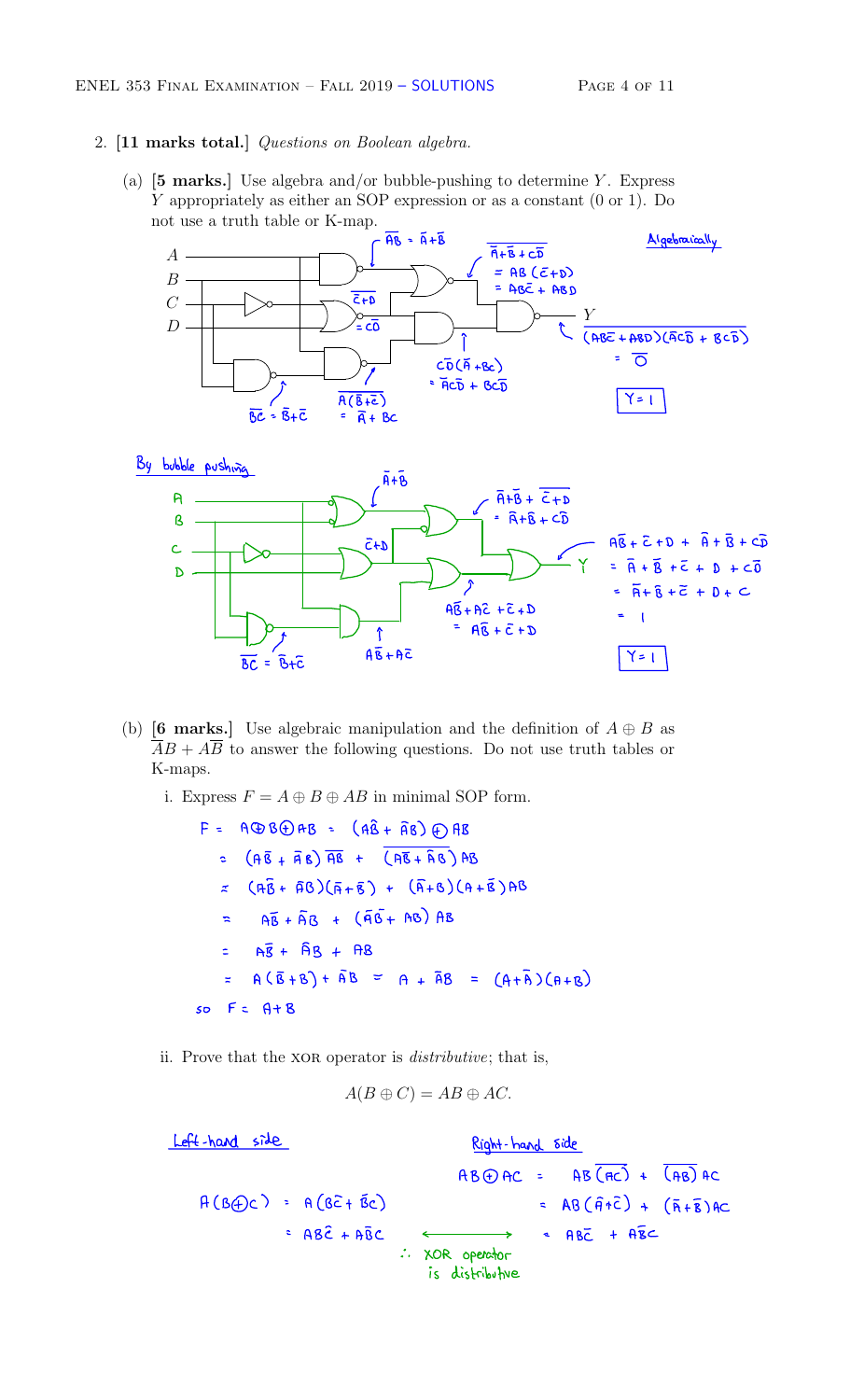- 3. [12 marks total.] *K-map problems.*
	- (a)  $\mathbf{3}$  marks. Mark all the distinguished 1-cells with  $*$  on the 5-variable K-map below, and make a list of essential prime implicants.



(b)  $[4 \text{ marks.}]$  Consider the function  $F_1$  given as a minterm list as follows:

$$
F_1(A, B, C, D) = \sum (4, 5, 7, 9, 12, 15) + X_1(A, B, C, D),
$$

where  $X_1(A, B, C, D) = \sum (1, 8, 10, 11, 13)$  are don't-cares. Use the blank



(c)  $[5 \text{ marks.}]$  Consider the function  $F_2$  given as a maxterm list as follows:

$$
F_2(A, B, C, D) = \left[ \prod(0, 2, 3, 5, 7, 8, 9, 10, 11) \right] \cdot X_2(A, B, C, D),
$$

where  $X_2(A, B, C, D) = \prod (14, 15)$  are don't-cares. Use the blank K-map below to derive *all* possible minimal POS expressions.

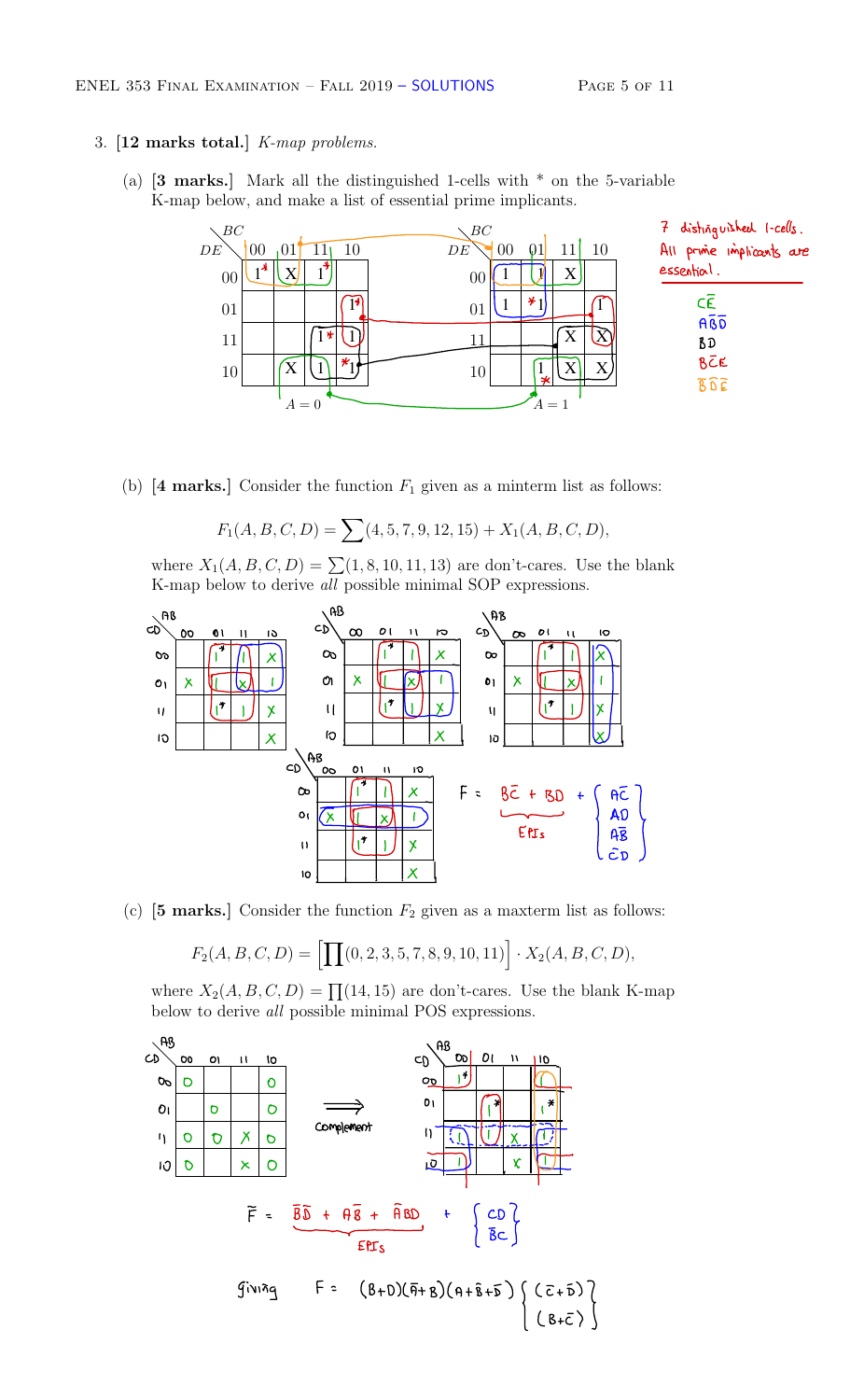#### 4. [12 marks total.] *Questions about multiplexers and decoders.*

(a) [4 marks.] Below on the left is the symbol for a 2:1 multiplexer, and a 3:8 decoder is shown on the right. Using this decoder, add wires and *only 2-input* or *gates* to implement the 2:1 multiplexer.



(b) [4 marks.] Shown below at right are three 2:1 multiplexers. Add wires *but no additional logic elements*—to implement the function given in the truth table.



(c) [4 marks.] Shown below are two 2:4 decoders-with-enable. Add wires, in the truth table.

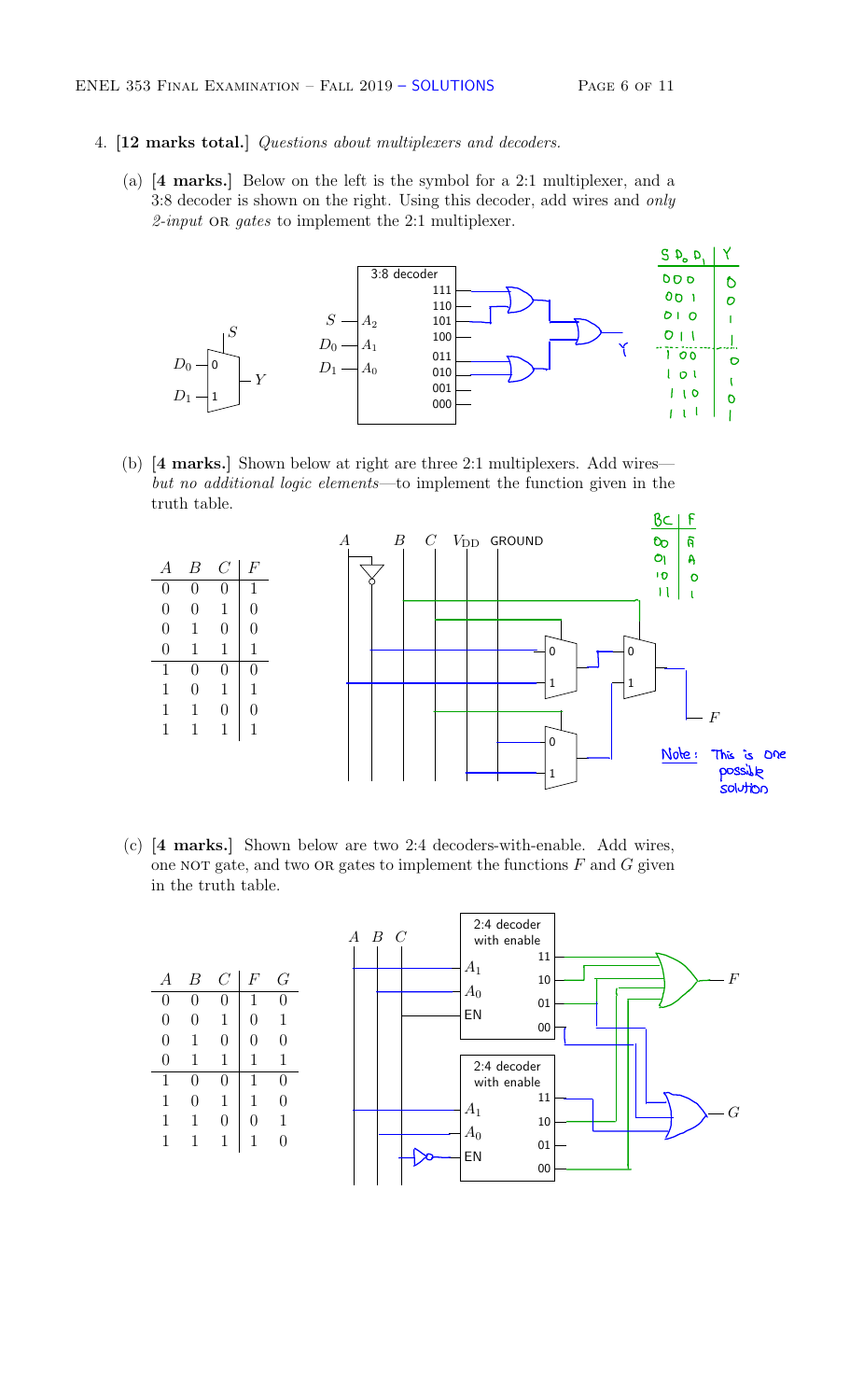#### 5. [11 marks total.] *Questions about sequential logic elements.*

(a) [4 marks.] The circuit below is a NAND-based SR latch. Complete the timing diagram, indicating clearly any intervals in time where it's not possible to know what the values of Q and QN are. Assume, as shown, that  $(Q, QN)$  could be either  $(0, 1)$  or  $(1, 0)$  at the start of the time interval being considered.



(Comment: It's *possible* that the circuit could go into a metastable state for some or all of the time interval marked with ???, but it's *not certain*.)

(b) [4 marks.] The EN (enable) input to the register in the circuit below affects all three flip-flops in the register the same way. Complete the timing diagram, assuming, as shown, that  $(Q_2, Q_1, Q_0) = (0, 1, 1)$  at the start of the time interval being considered.



When  $EN = 1$ ,  $Q_2' = Q_2 \oplus (Q_1Q_0)$ ,  $Q_1' = Q_1 \oplus Q_0$ , and  $Q_0' = Q_0$ . When  $EN = 0$ ,  $Q'_2 = Q_2$ ,  $Q'_1 = Q_1$ , and  $Q'_0 = Q_0$ .

(c) [3 marks.] There are four D latches in the circuit shown below. Assume, as shown, that  $(Q_3, Q_2, Q_1, Q_0) = (0, 1, 0, 0)$  at the start of the time interval being considered. Complete the timing diagram.



Values of  $D_3$  and  $D_2$  at the start of the time interval can be found using simple combinational expressions:  $D_3 = Q_1 \oplus Q_0$  and  $D_2 = \overline{Q_0}$ .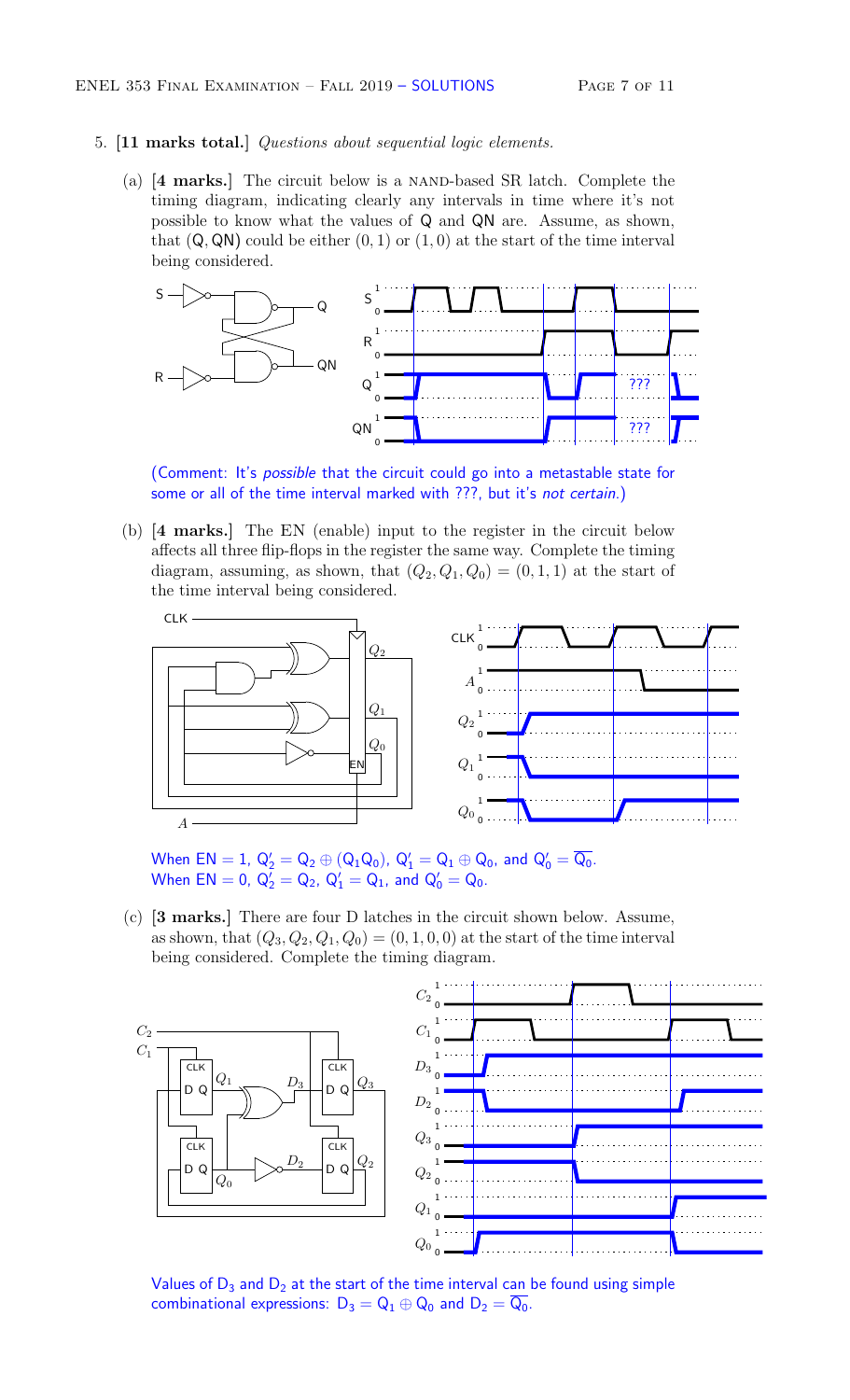- 6. [13 marks total.] *Design of a finite state machine (FSM).*
	- (a) [5 marks.] A Moore-type FSM is to have a 1-bit input *A* and a 1-bit output *Y* . *Y* should be 1 if and only if the values of *A* have been either 0-0-0 on the three most recent rising edges of CLK or 1-1 on the two most recent rising edges of CLK. Complete the following state transition diagram for the FSM.



(b) [8 marks.] Using the given state encoding, find minimal SOP next-state and output equations for the FSM. Use don't-cares to help with minimization. In cases where there is more than one minimal SOP expression for a next state or an output, you only need to give one such expression.

| $_{\rm state}$ | $S_2\,$ | $S_{1}$ | $S_0$ |
|----------------|---------|---------|-------|
| S <sub>0</sub> | 0       | 0       | 0     |
| S <sub>1</sub> | 0       | 0       | 1     |
| S <sub>2</sub> | 0       | 1       | 0     |
| S <sub>3</sub> | 1       | 0       | 0     |
| S4             | 0       | 1       | 1     |
| S <sub>5</sub> | 1       | O)      | 1     |

| current state and input |                |                |       |   |                | next state   |        |        |
|-------------------------|----------------|----------------|-------|---|----------------|--------------|--------|--------|
|                         | $\mathsf{S}_2$ | S <sub>1</sub> | $S_0$ | A |                | $S'_2$       | $S'_1$ | $S_0'$ |
| S <sub>0</sub>          | 0              | 0              | 0     | 0 | S <sub>1</sub> | 0            | 0      | 1      |
|                         | 0              | 0              | 0     | 1 | S4             | 0            | 1      | 1      |
| S <sub>1</sub>          | 0              | 0              | 1     | 0 | S <sub>2</sub> | 0            | 1      | 0      |
|                         | 0              | 0              | 1     | 1 | S <sub>4</sub> | 0            | 1      | 1      |
| S <sub>2</sub>          | 0              | $\mathbf{1}$   | 0     | 0 | S <sub>3</sub> | $\mathbf{1}$ | 0      | 0      |
|                         | 0              | $\mathbf{1}$   | 0     | 1 | S <sub>4</sub> | 0            | 1      | 1      |
| S <sub>4</sub>          | 0              | 1              | 1     | 0 | S <sub>1</sub> | 0            | 0      | 1      |
|                         | 0              | 1              | 1     | 1 | S <sub>5</sub> | 1            | 0      | 1      |
| S <sub>3</sub>          | 1              | 0              | 0     | 0 | S <sub>3</sub> | 1            | 0      | 0      |
|                         | 1              | 0              | 0     | 1 | S4             | 0            | 1      | 1      |
| S <sub>5</sub>          | 1              | 0              | 1     | 0 | S1             | 0            | 0      | 1      |
|                         | 1              | 0              | 1     | 1 | S <sub>5</sub> | 1            | 0      | 1      |
| unused                  | 1              | 1              | 0     | 0 |                | X            | Х      | Χ      |
| states                  | 1              | 1              | 0     | 1 |                | Χ            | Х      | Χ      |
|                         | 1              | 1              | 1     | 0 |                | Χ            | Х      | X      |
|                         | 1              | 1              | 1     | 1 |                | x            | x      | X      |

|                                            | $\mathsf{S}_2$ | $\mathsf{S}_1$ | $\mathsf{S}_0$ | Y |
|--------------------------------------------|----------------|----------------|----------------|---|
| S <sub>0</sub>                             | 0              | 0              | 0              | 0 |
| S <sub>1</sub>                             | 0              | 0              | 1              | 0 |
| S <sub>2</sub>                             | 0              | 1              | 0              | 0 |
| S4                                         | 0              | 1              | 1              | 0 |
| S <sub>3</sub>                             | 1              | 0              | 0              | 1 |
| S <sub>5</sub>                             | 1              | 0              | 1              | 1 |
|                                            | 1              | 1              | 0              | X |
|                                            | 1              | 1              | 1              | Χ |
| By inspection,<br>$\bar{=}$ S <sub>2</sub> |                |                |                |   |



| $S_1'$<br>$S_2S_1$                                                 |    |    |    |    |
|--------------------------------------------------------------------|----|----|----|----|
| $S_0A$                                                             | 00 | 01 | 11 | 10 |
| $\overline{00}$                                                    |    |    | X  |    |
| 01                                                                 | 1  | 1  | X  | 1  |
| 11                                                                 |    |    | X  |    |
| 10                                                                 |    |    | X  |    |
| $=\overline{S_0}A+\overline{S_2}\,\overline{S_1}\,S_0$<br>$S'_{1}$ |    |    |    |    |

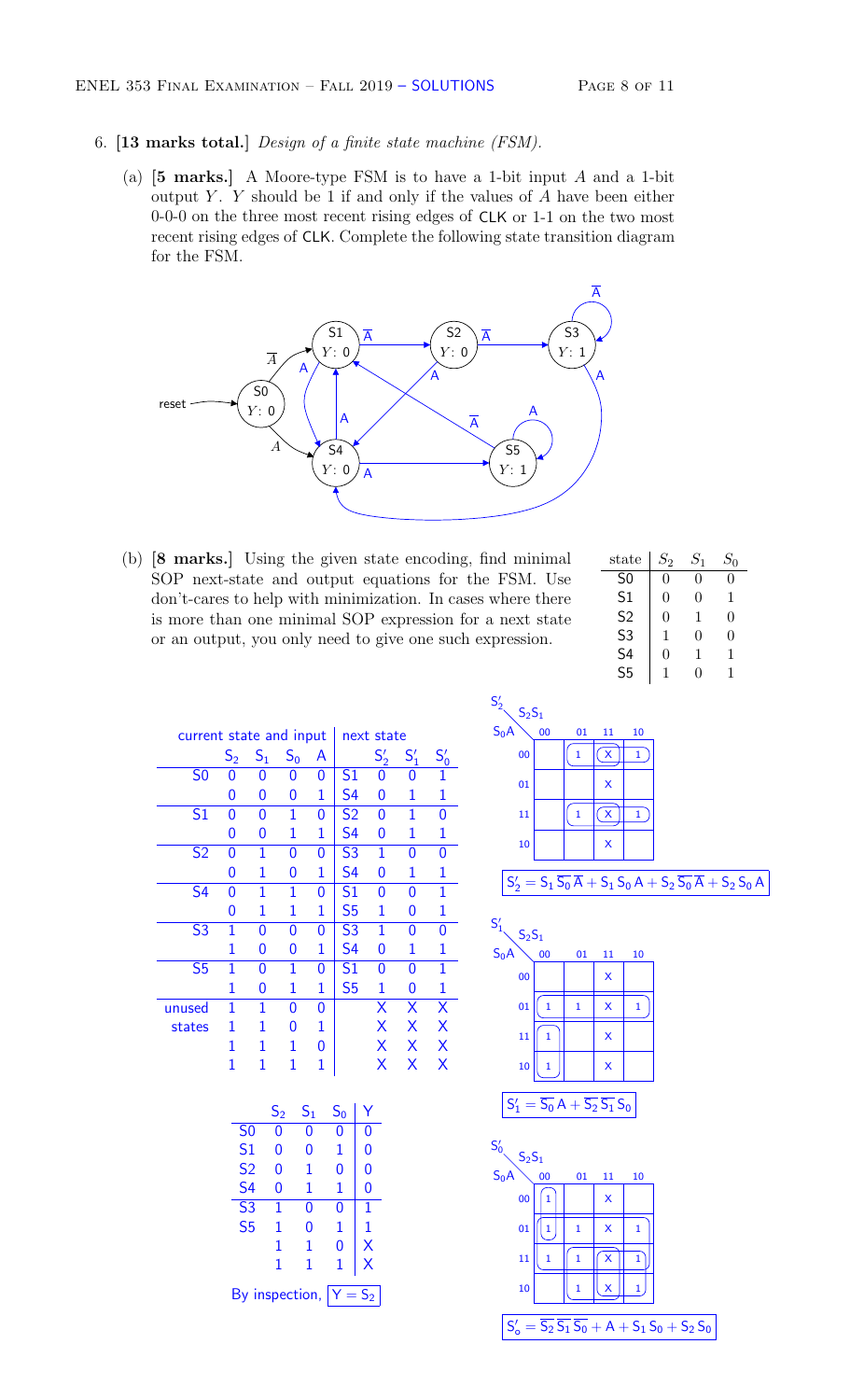#### 7. [10 marks total.] *Questions about timing.*

Parts (a), (b) and (c) all concern the following synchronous circuit, which is supposed to run with a clock period of 300 ps. Timing parameters listed beside the schematic are in ps.



(a) [3 marks.] For reliable operation of the circuit, with zero clock skew, what is the maximum allowable  $t_{\text{pd}}$  for an XOR2 gate?

The critical path is from R1 to R2 through one AND2 and one XOR2.  $t_{pd \,AND2} + t_{pd \,XOR2} \leq T_C - t_{pcq} - t_{setup}.$  $t_{\text{pd XOR2}} \leq 300 - 71 - 57 - 63 = 109 \text{ ps}.$ 

(b)  $[2 \text{ marks.}]$  Repeat part (a), assuming now that  $t_{\text{skew}}$  is 20 ps.

The inequality for the critical path is now  $t_{pd \,AND2} + t_{pd \,XOR2} \leq T_C - t_{pcq} - t_{setup} - t_{skew}.$ Reusing the work in part (a),  $t_{pdXOR2} \le 109$  ps  $- 20$  ps  $= 89$  ps.

(c) [2 marks.] For avoidance of hold-time violations, what is the maximum allowable *t*skew?

The short path is from R2 to R1 along a wire, for which  $t_{cd}$  is 0.  $t_{ccq} + t_{cd} \geq t_{hold} + t_{skew}.$  $t_{skew} \leq 34 + 0 - 15 = 19$  ps.

(d) [3 marks.] Consider the following design for a D latch and some related timing parameters.



Assume that *Q* and *D* have opposite values just before a rising edge of the clock, and *D* does not change in a way that causes a setup- or hold-time violation. Then  $t_{\text{pcq}}$  for the latch is defined to be the longest possible delay between the clock edge to a transition on  $Q$ , and  $t_{\text{ccq}}$  is defined to be the shortest possible such delay.

Find  $t_{\text{pcq}}$  and  $t_{\text{ccq}}$  for the latch. (Hint: Consider the case where  $(D, Q)$  =  $(1,0)$  before the clock edge separately from the case where  $(D,Q) = (0,1)$ before the clock edge.)

| before $CLK$ edge   transitions |                                                                                                                | $ $ delay        |
|---------------------------------|----------------------------------------------------------------------------------------------------------------|------------------|
|                                 | $(D,Q) = (1,0)$   n1 1 $\rightarrow$ 0, then Q 0 $\rightarrow$ 1                                               | $2 \times$ NAND2 |
|                                 | $(D,Q) = (0,1)$   n2 1 $\rightarrow$ 0, then n3 0 $\rightarrow$ 1, then Q 1 $\rightarrow$ 0   3 $\times$ NAND2 |                  |

 $t_{\text{pcq}} = 3 \times 37 \text{ ps} = 111 \text{ ps}$  and  $t_{\text{ccq}} = 2 \times 23 \text{ ps} = 46 \text{ ps}.$ 

(Comment: The NOT gate is not on *any* path from CLK to Q!)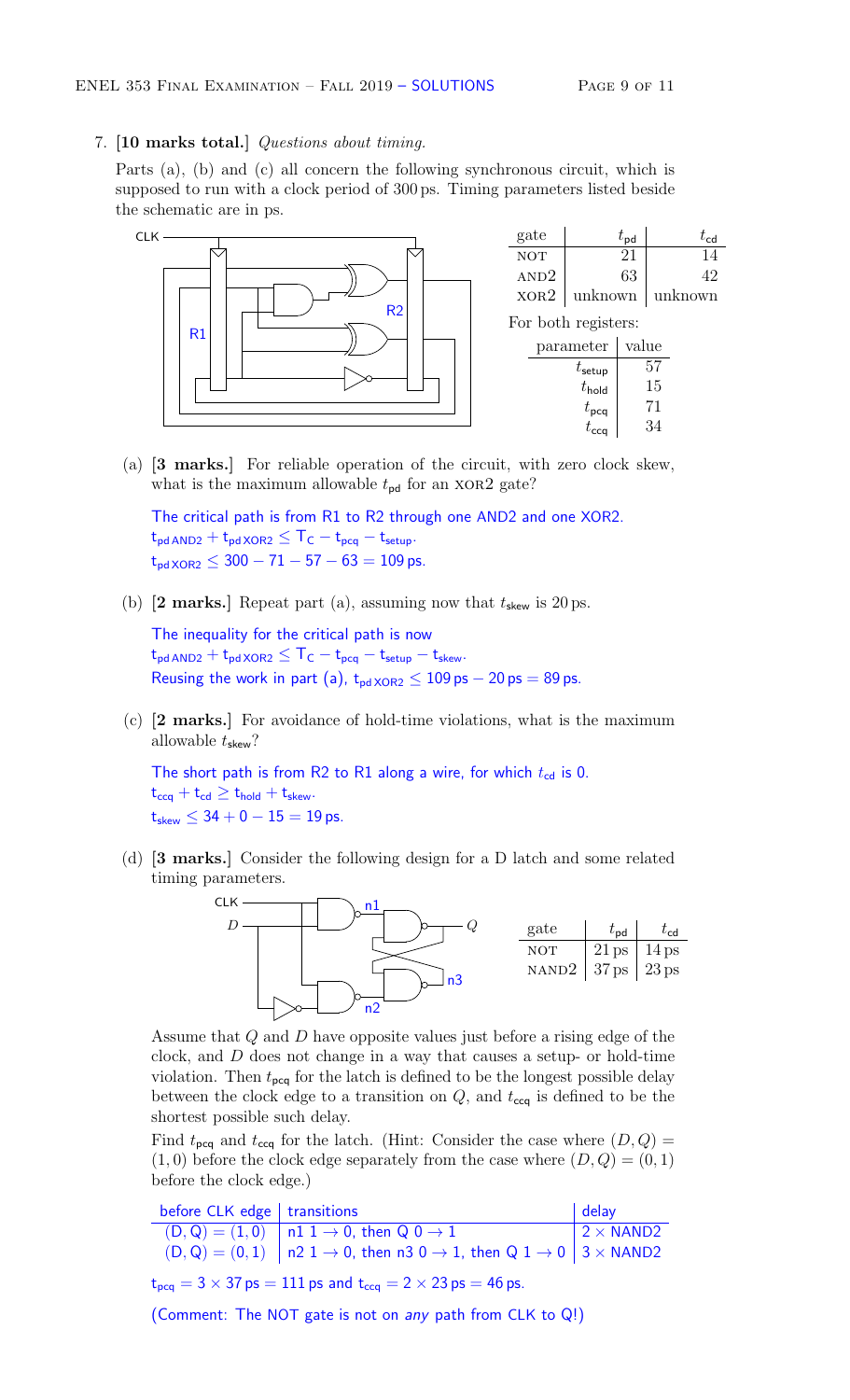### 8. [12 marks total.] *Questions about FSM analysis.*

(a) [4 marks.] Below is the combined state and output table for a FSM that has a 1-bit input *A*, and a 1-bit output *Y*. The state variables are  $S_{2:0}$ . Complete the timing diagram at right using the information in this table.



(b)  $[8 \text{ marks.}]$  Below is an FSM with a 1-bit input *A*, and a 2-bit output  $Y_{1:0}$ . Determine the combined state and output table, identify the unreachable states, and sketch the state-transition diagram. In your table, use 0's and 1's for the states and next states, not symbols like S0, S1, etc.



state transition table states and the state of the output equations

|                                 |              | $S_1$<br>$S_2$    | $S_0$                      |                       | $Y_1 = S_2 S_1 S_0$<br>$Y_0 = S_2 S_0 \bar{A}$ |
|---------------------------------|--------------|-------------------|----------------------------|-----------------------|------------------------------------------------|
| state                           |              | transition table  |                            |                       | output                                         |
| $S_2S_1S_0$                     | $\mathsf{A}$ | $S_2$ $S_1$ $S_2$ | $Y, Y_0$                   |                       |                                                |
| 000                             | $\sigma$     | 000               | $\mathbf C$<br>$\mathbf 0$ |                       | Mealy-style state transition dia               |
| 000                             | 1            | 001               | $\mathbf 0$<br>O           |                       |                                                |
| 001                             | $\mathbf O$  | 100               | Ð<br>Т                     |                       | $O/\infty$                                     |
| 001                             | t            | 001               | $\mathbf o$<br>0           |                       |                                                |
| $\overline{O}$   $\overline{O}$ | $\bullet$    | 000               | $\bullet$<br>Ō             |                       | $\frac{1}{2}$<br>1/20                          |
| O <sub>1</sub>                  | T            | ०००               | $\overline{0}$<br>O        | Unreachable<br>states | $1/\infty$<br>$\sigma$ /01                     |
| $\overline{O}$ <sub>11</sub>    | O            | 000               | o<br>$\circ$               |                       | <b>DO1</b><br>$\infty$<br>$\overline{c}$       |
| O <sub>1</sub>                  |              | <u>000</u>        | $\mathbf o$<br>O           |                       | $\sqrt{60}$                                    |
| 100                             | $\mathbf o$  | 000               | $\mathbf o$<br>O           |                       | 1/80                                           |
| 100                             | t            | 0                 | 0<br>ہ                     |                       | $\sqrt{2}/\infty$                              |
| 101                             | $\circ$      | 1 I O             | O                          |                       | $\frac{1}{2}$                                  |
| 101                             | 1            | 001               | O<br>0                     |                       | 111<br>110                                     |
| 100                             | O            | 000               | $\circ$<br>O               |                       | $0/p_1$                                        |
| 110                             | $\mathbf{I}$ | 1 U L             | 0<br>$\mathbf 0$           |                       | 'প/।                                           |
| 111                             | $\mathbf 0$  | 110               | 1                          |                       |                                                |
| $l + l$                         | $\mathbf{r}$ | 00)               | $\mathbf 0$<br>O           |                       |                                                |

Mealy-style state transition diagram